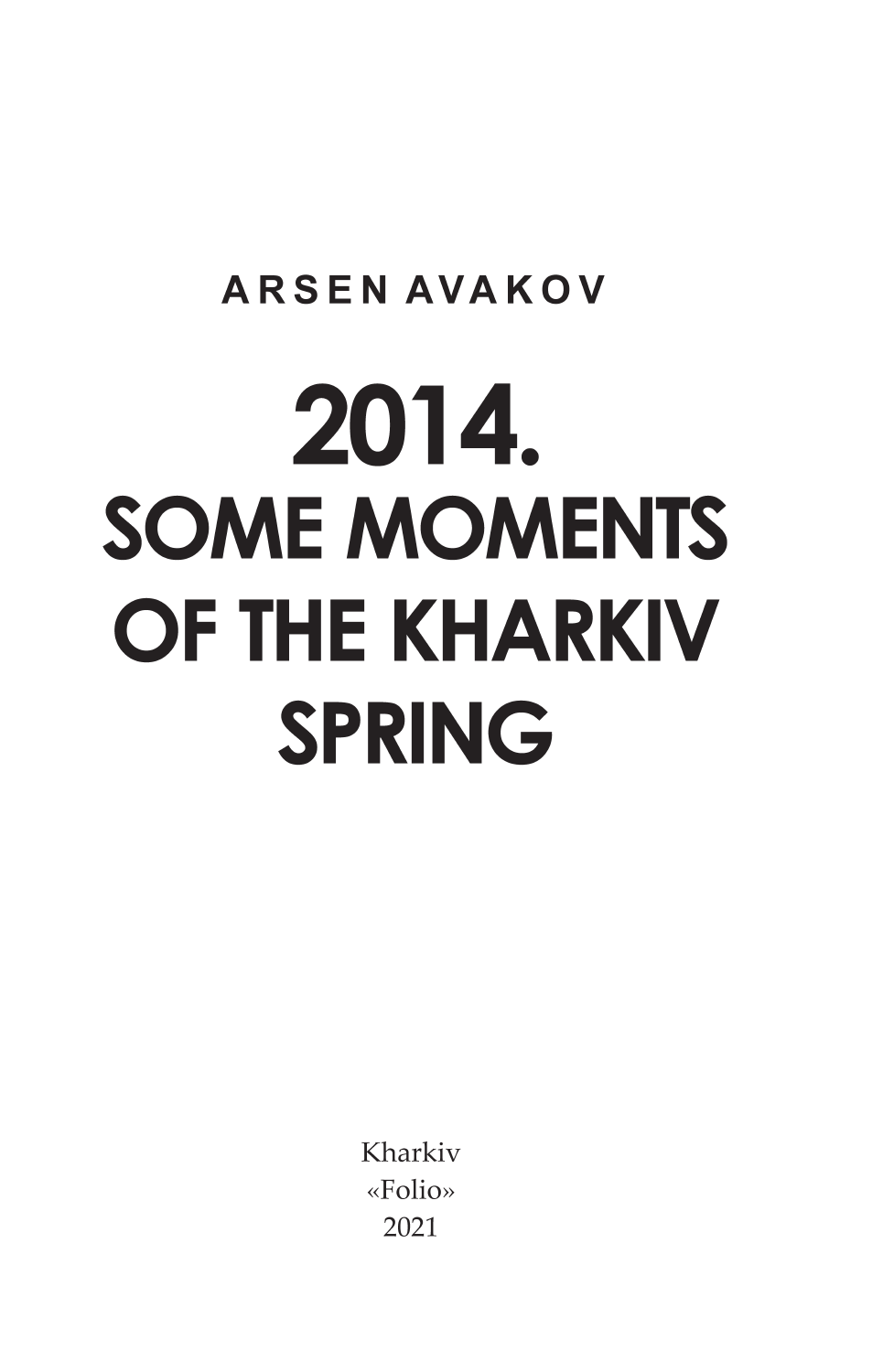#### **Contents**

| Ukraine. February-April 2014. Headlines Only 20                 |
|-----------------------------------------------------------------|
| Kharkiv February 22-April 7, 2014. 136                          |
| Information Warfare and the Russian Trail151                    |
| Rally on March 1, 2014. The Capture<br>of the KhOSA Building160 |
|                                                                 |
| Kharkiv April 7, 2014. Assault of the KhOSA                     |
| Kharkiv. April 8, 2014. Slobozhanshchina-                       |
| Why We Managed to Do It in Kharkiv. 215                         |
|                                                                 |
|                                                                 |

Ξ

<u> Tanzania – po</u>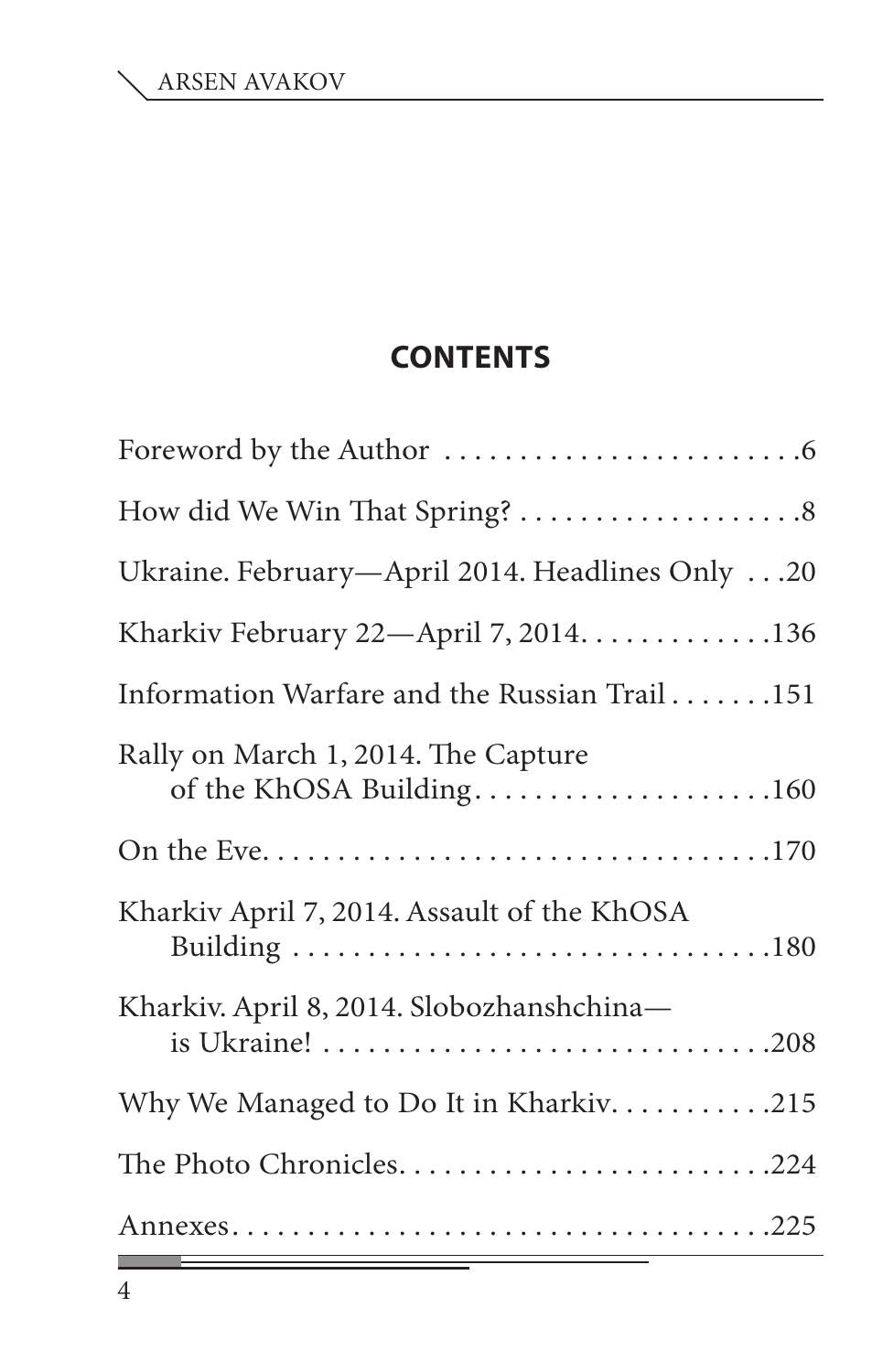| 2014: Some Moments of the Kharkiv Spring / |
|--------------------------------------------|
|                                            |
|                                            |
|                                            |
|                                            |
|                                            |
|                                            |
|                                            |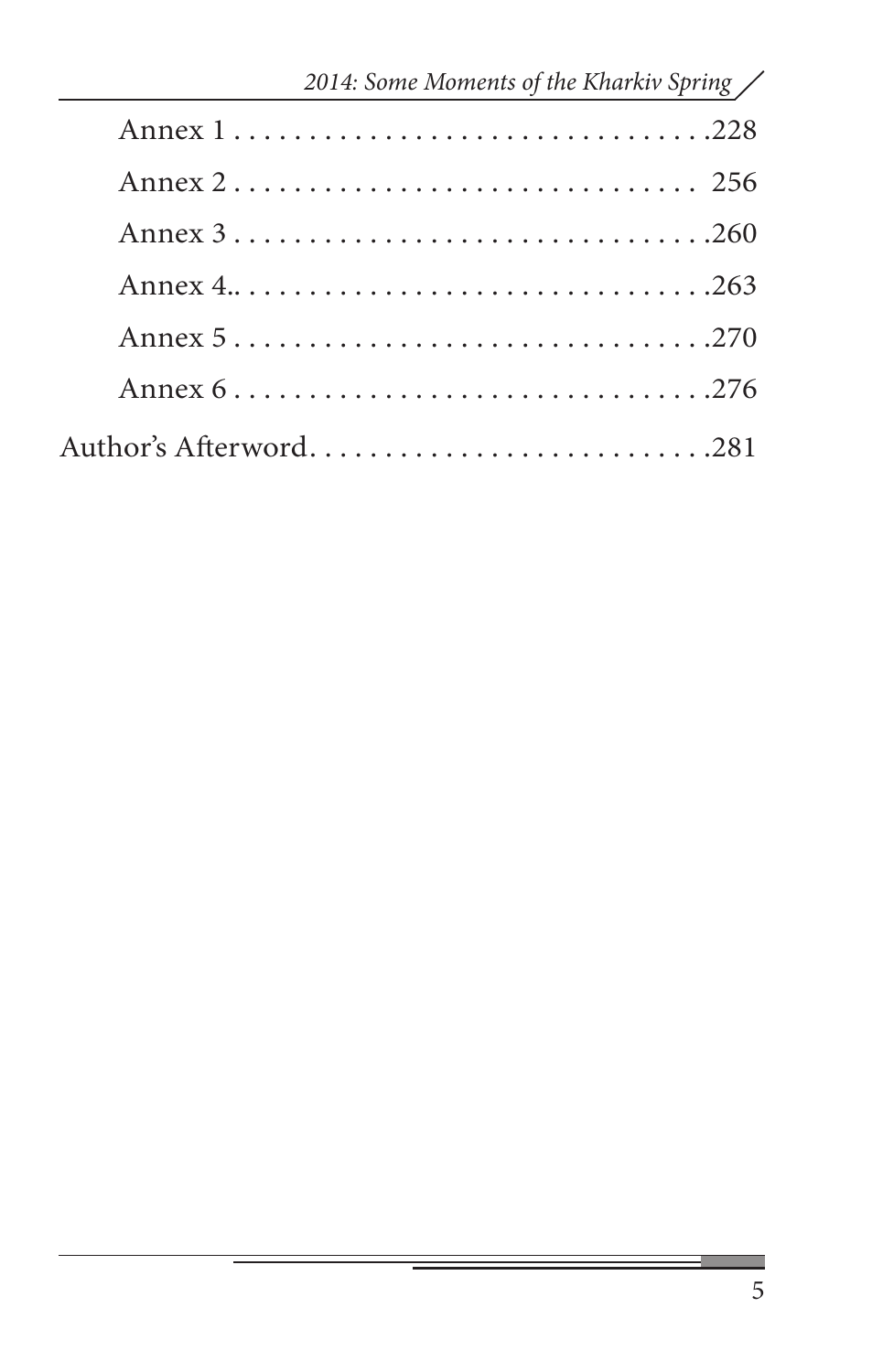### **FOREWORD BY THE AUTHOR**

This book is about Kharkiv and its people.

And also my story about one night, several hard days, and months of troubled 2014. That first year of the hybrid war against Ukraine and the very night that became a turning point for Kharkiv and Ukraine's fate.

After several years, I tried to analyze the events of that period in Kharkiv's life against the background of the country's general situation, when Putin's regime's military aggression was beginning, when we still did not understand real might, cynicism, and preparedness of the enemy.

As the Minister of Internal Affairs, I knew the situation in the country, in every city—and I will tell you about it. But what was happening in Kharkiv, I learned both from the reports of subordinates and friends and family calls. That's why I invited Kharkiv citizens to co-author this book—the very men and women who saw those developments with their own eyes and in those difficult days lived through both the fate of their city and their personal destiny.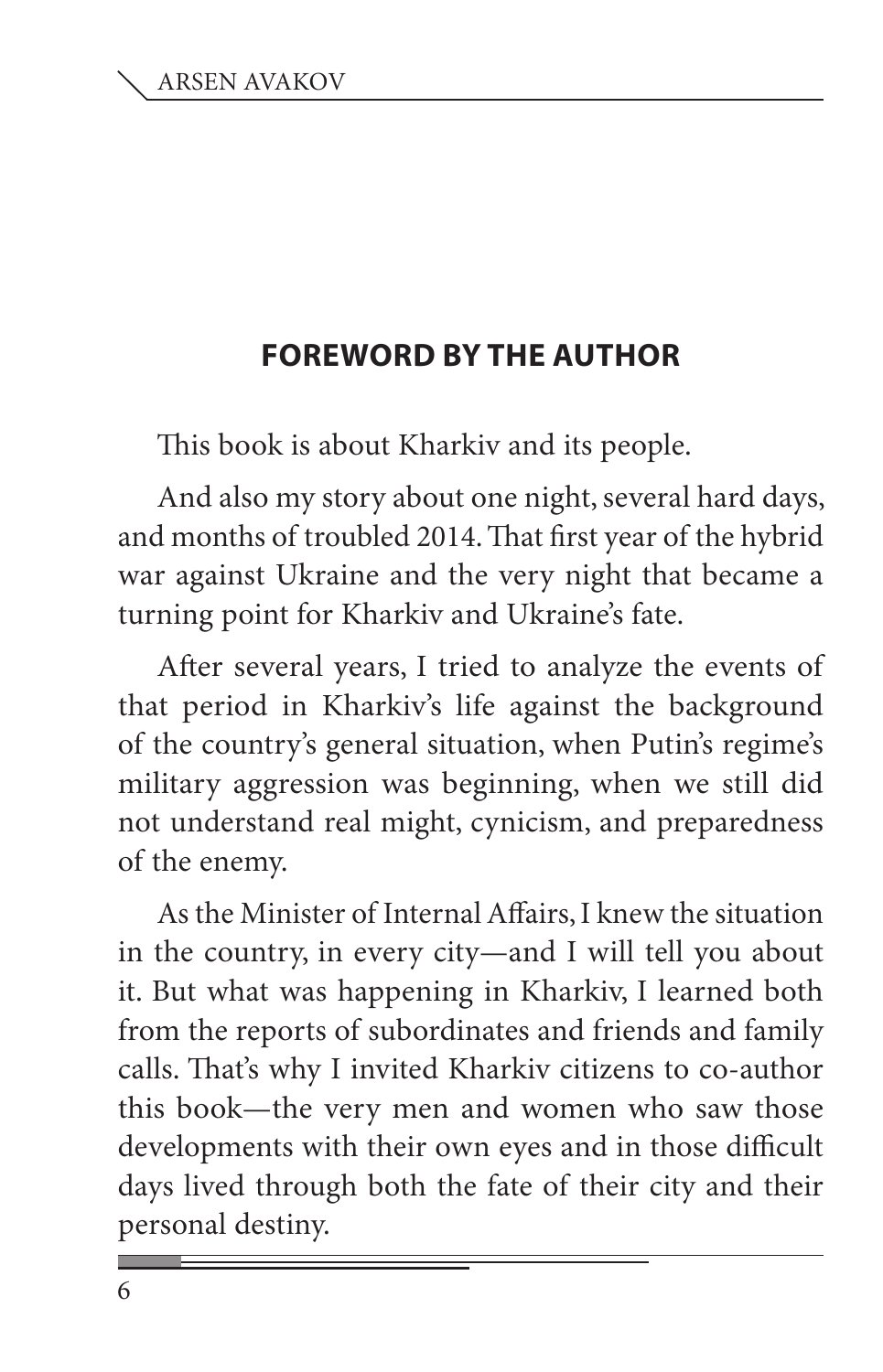I sincerely thank each of them for their attitude at the time and their help now!

**Inna Petrykova**, journalist, photo correspondent, and press secretary for the 125th Battalion of the113th Separate Territorial Defense Brigade;

**Father Viktor (Marynchak)**, rector of the St. John Church, theologian of the Orthodox Church of Ukraine (OCU);

**Yevheniia Levinshtein**, volunteer and co-founder of the Kharkiv Station (NGO to assist internally displaced persons);

**Alexey Mirer**, interpreter who worked with foreign journalists in Kharkiv in spring 2014.

My sincere thanks to Kharkiv photographers **Inna Petrykova**, **Sergiy Kozlov**, **Andrii Marienko**, **Vyacheslav Madiyevskyy**, **Serhii Bobok** — due to their gutsy professionalism, today we can see the footage, transmitting those days' nerve.

I want to say "thank you" for your attitude and your help in those difficult days to many other Kharkiv (and not only Kharkiv) residents: Stepan Poltorak, Igor Baluta, Anatoly Dmitriev, Dmitri Brooke, Vitaly Danilov, Marina Epishina, Igor Kotvitsky, Igor Rainin, Irina Efremova, Anton Gerashchenko, Yuri Sobolta, Serhii Gusarov, and many others...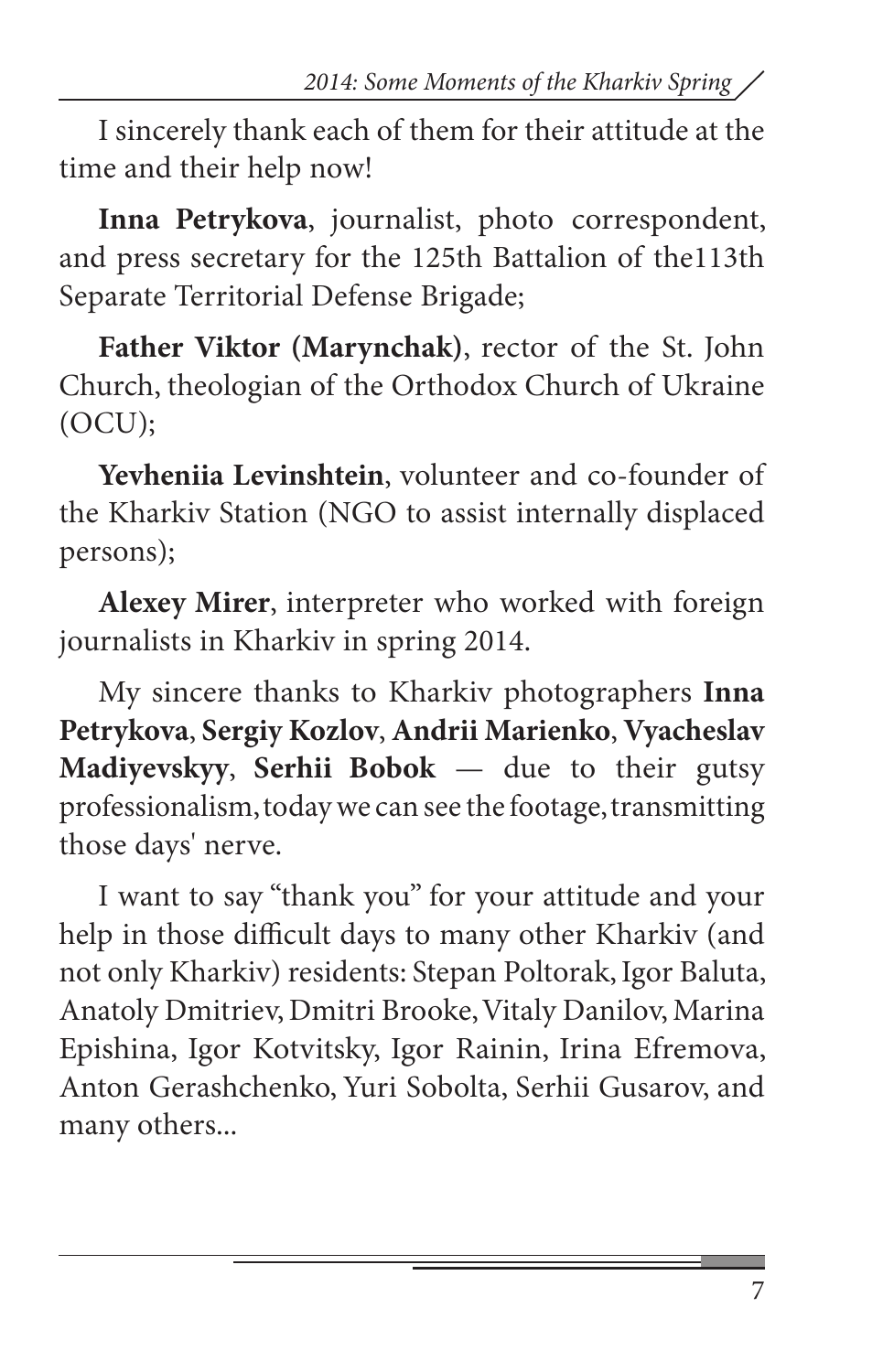#### **How Did We Win That Spring?**

Spring 2014. What helped Ukraine to stick it out? How did the country find the strength to stand up to the vile blows, in the chaos of betrayal and weakness, mistakes and stupidity, treachery and hesitancy?

There is only one answer—People!

We did it due to Ukrainians, both famous or not but strong and ordinary, doing what they should do those who found the strength and courage to fight back a powerful and insidious enemy.

Due to the fact that the will and mobilization of the best people in this country were high since February 2014.

Yes, we were weak at that time, and circumstances were against us, but at the same time, we were also much mobilized.

Yes, we did not expect these vile blows to the back one, two, three...

But we were able to brace up, and we stuck it out.

For your dignity cannot be taken away by force.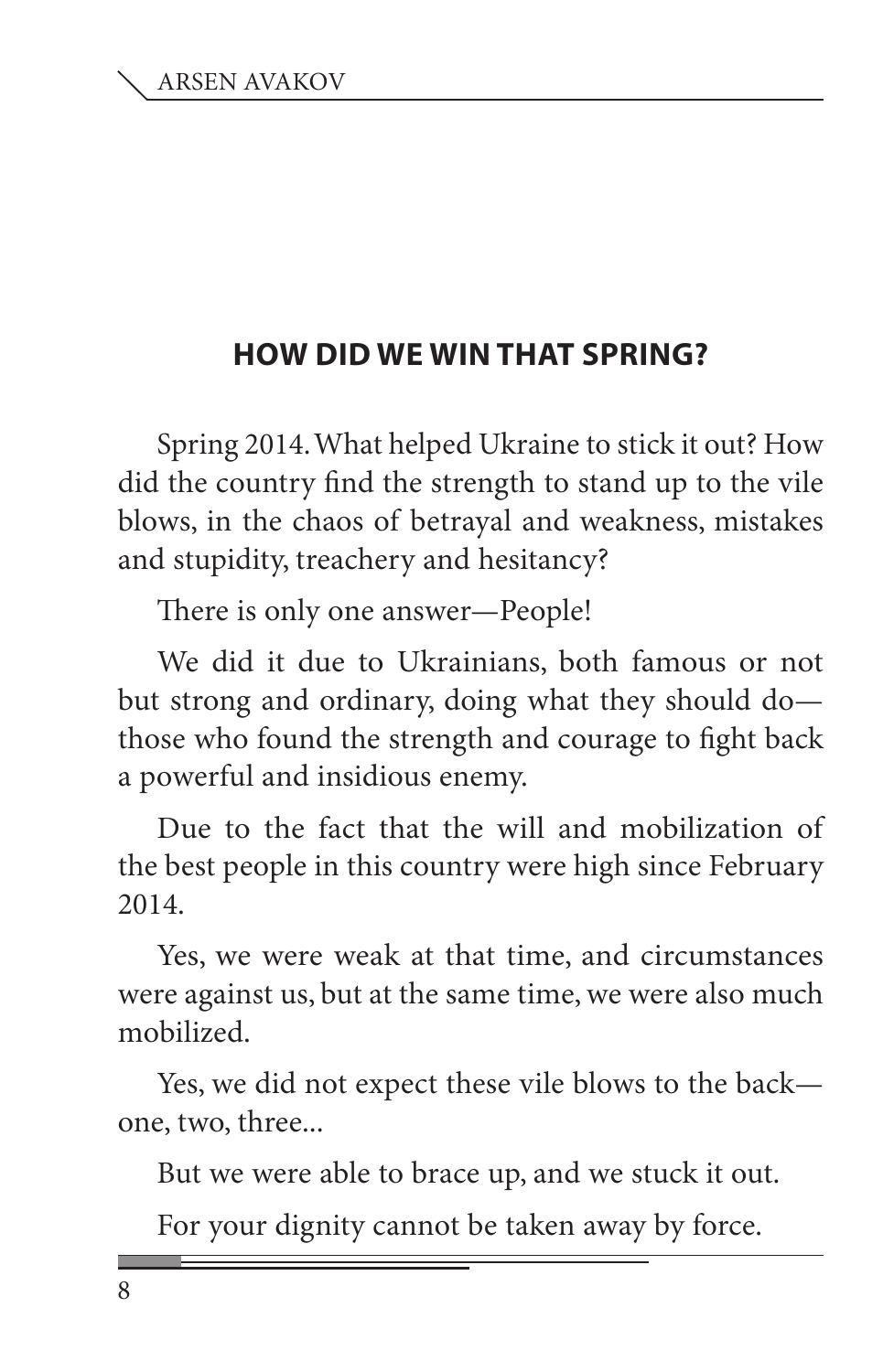Only you can give away your dignity on your own.

And we did not give it away.

Neither dignity, nor honor, nor our independence, nor our city.

No matter how hard it was, we held on.

There were several days when I sometimes simply did not understand how we were keeping the situation in the country stable.

We practically did not leave our office; the phones rang around the clock because all over the country something "burned", we had to solve thousands of urgent issues with almost no resources and reliable people, in a situation of post-revolutionary shock, distrust, sabotage of the management system and fear in society...

At that time, a small group of people was responsible for maintaining the country's overall balance. I would like to name two people—those who took the main blow.

The Chairman of the Verkhovna Rada and interim President Olexandr Turchinov—firmly kept the situation in the country and probably did it in the only proper way possible at that moment of time.

The Prime Minister of the first post-Maidan government, Arseniy Yatsenyuk, was leading the economy out of the most profound crisis—with an empty state budget and destroyed financial and economic balance of the country.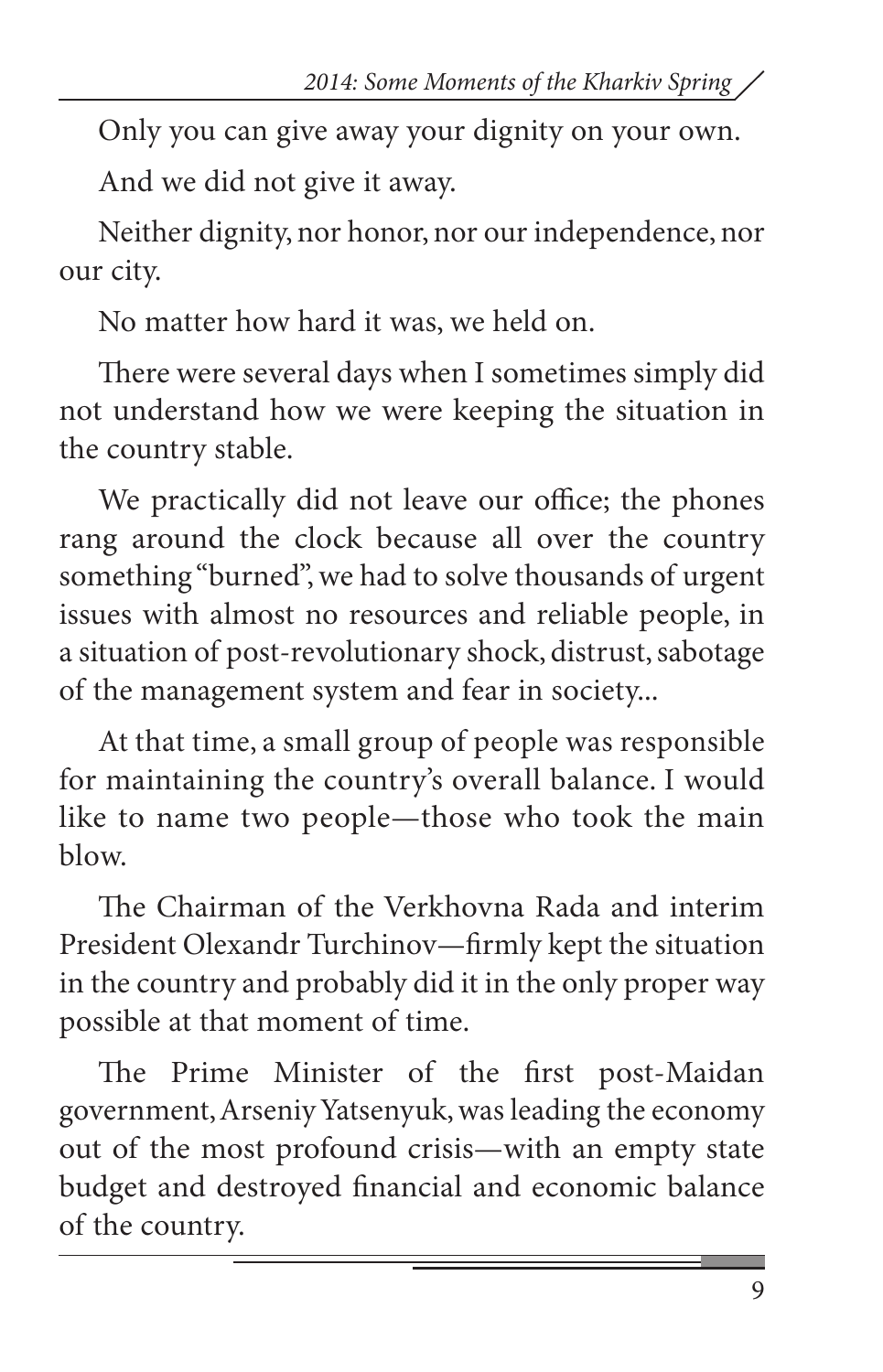The figure of 108 thousand hryvnias of the balance on the treasury account was mentioned many times, but it is worth repeating here: when we came to lead the state, there were only 108 thousand hryvnias in the country's budget! And it had to cover everything: the Army, public sector salaries, pensions, social benefits, and all the other needs of the nation

When I found myself in the Minister of Internal Affairs position—unexpectedly for everyone and, first of all, for myself—my official duties were to ensure security inside the country. But in those days, internal security, defense capabilities, border defense, and repelling military aggression were all one complex task that had to be done jointly without regard for mandates and capacities. We all worked as one team, trusting each other and without paying attention to the formal boundaries of authority.

Putin chose the most convenient moment for the onslaught, just after Maidan when the state chain of command essentially was not functioning, the law enforcement system was in shock, the lack of leadership disoriented the military structure. And just at this moment, the blow followed, first and then second...

And it was not very clear how to save the country in that situation, with such a package of entirely different serious problems... It was not clear to many, but not to all!

The main task was to hold the situation for the first few months, which would allow us to go further in a calmer atmosphere.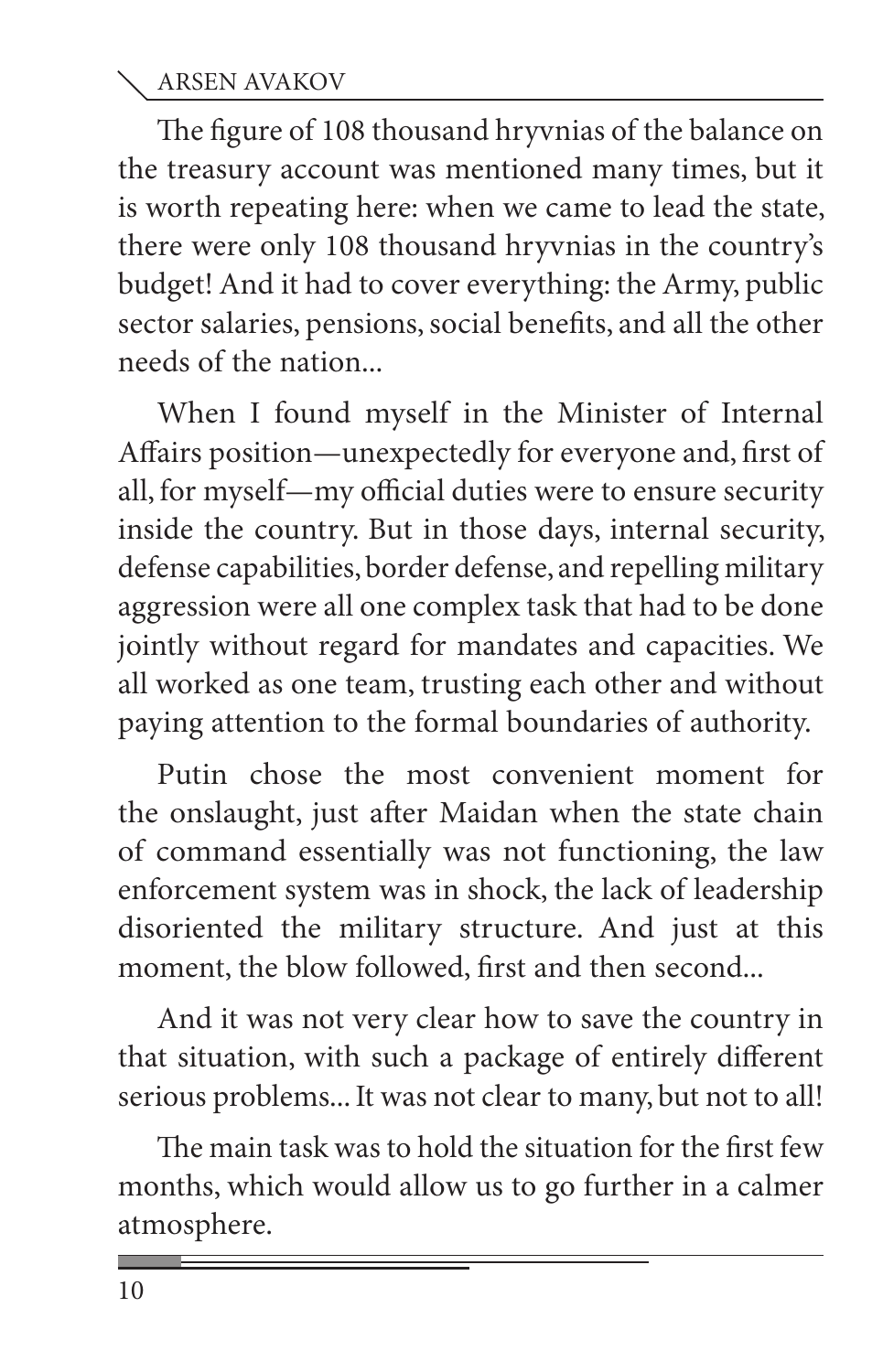Right from the moment of my appointment as the Minister of Internal Affairs, I, as well as the entire leadership of the country, had to deal urgently with the main problem—the issue of state security. We had to put out the fire of disintegration, fear, destruction and preserve Ukraine as a single, sovereign state.

Russian agents created the three most dangerous hotbeds of anti-Ukrainian actions in Luhansk, Donetsk, and Kharkiv.

For the country's leadership, it was evident that this was a typical destabilization scenario, which was played by the Russian Special Services.

After that, of course, they were going to move on: Dnipropetrovsk, Zaporizhzhia, Odesa, Mykolaiv... The whole left bank of the Dnipro River and the south of Ukraine were at significant risk. It comprises the foundations of Ukrainian Statehood. If we had lost any of the key industrial and economic centers— Dnipropetrovsk, Kharkiv, or Zaporizhzhia, it would have been—I'm afraid—a huge risk for the Statehood of Ukraine as a whole.

I would also like to note and remind you that all crisis processes took place in 2014 simultaneously throughout all Ukraine's territory. It was not one, or two, or three, or four centers of the crisis—there were more than a dozen hotbeds of tension and permanent aggravations simultaneously throughout the country!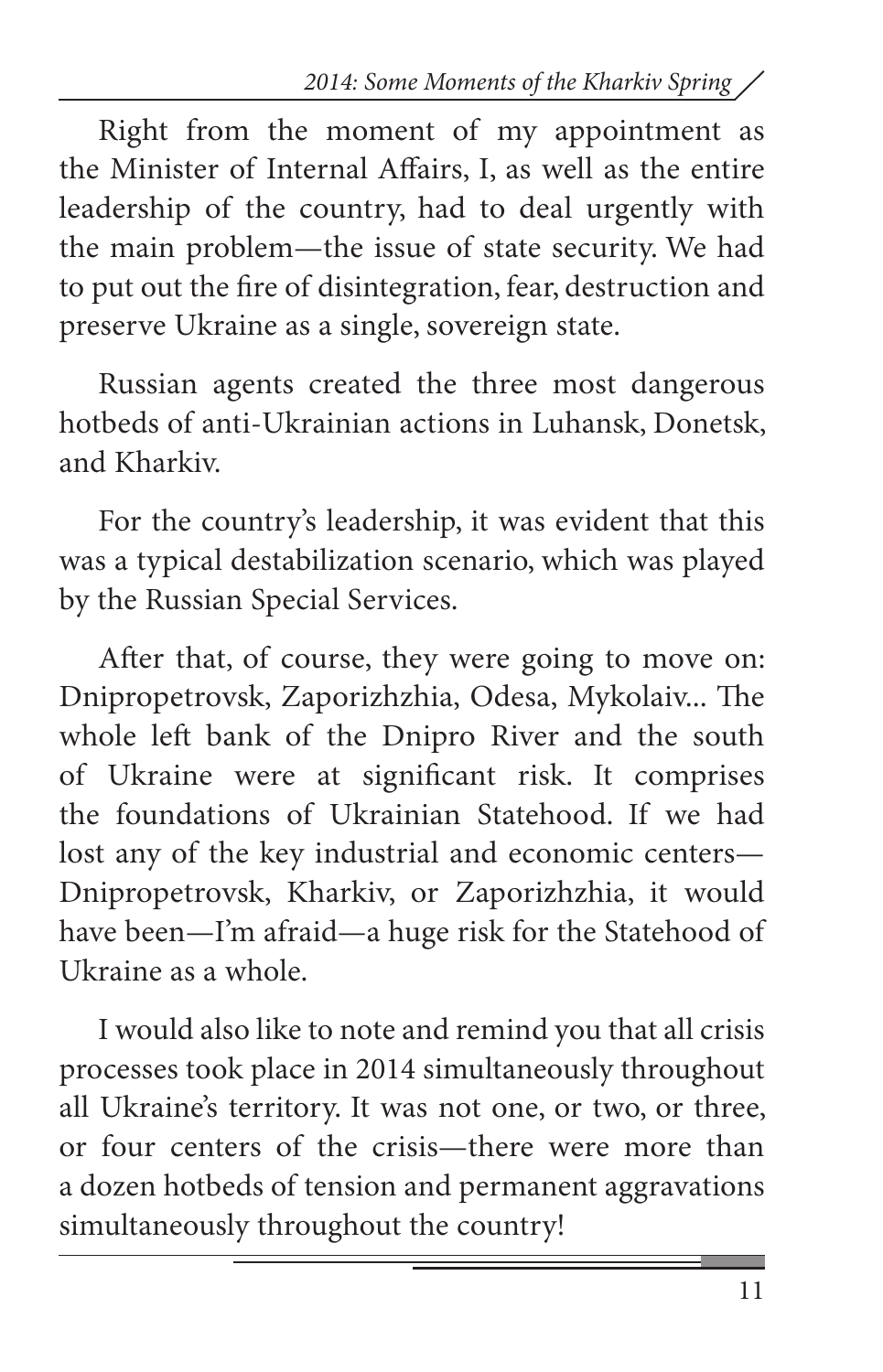I want you to recall them all: the KhPR, the ZPR, the Odesa Republic, and some other republic—all of them doubtless the "people's" republics. Donetsk, Luhansk, Kharkiv, and Crimea, and at the same time Bessarabia was "sailing away"; in Mykolaiv there took place some very rough collisions and developments; Mariupol, Berdyansk; the situation in Kherson was neither easy...

After all, when the first provocations and collisions began in Sloviansk—it was a small episode. We did not even immediately respond to it against the background of simultaneous turbulent developments in Donetsk.

We reacted when a message arrived from Sloviansk: some group of people entered the city and allegedly with guns. But this reaction was a bit late, not just due to fatigue—fatigue was a common background at that time—but a barrage of messages in the information system. We had to evaluate the accuracy and adequacy of this information flow separately. It was difficult to understand on the fly where was truth and where was intentional distortion, what was essential or not so. With limited resources and time, it was necessary to figure out and make quick decisions about where to react first of all.

There was a lack of resources, people, or forces loyal to the nation. There were many confused people, traitors, and agents of the Russian Federation in the Ukrainian law enforcement system, while those forces that enabled us to withstand were just beginning to crystallize.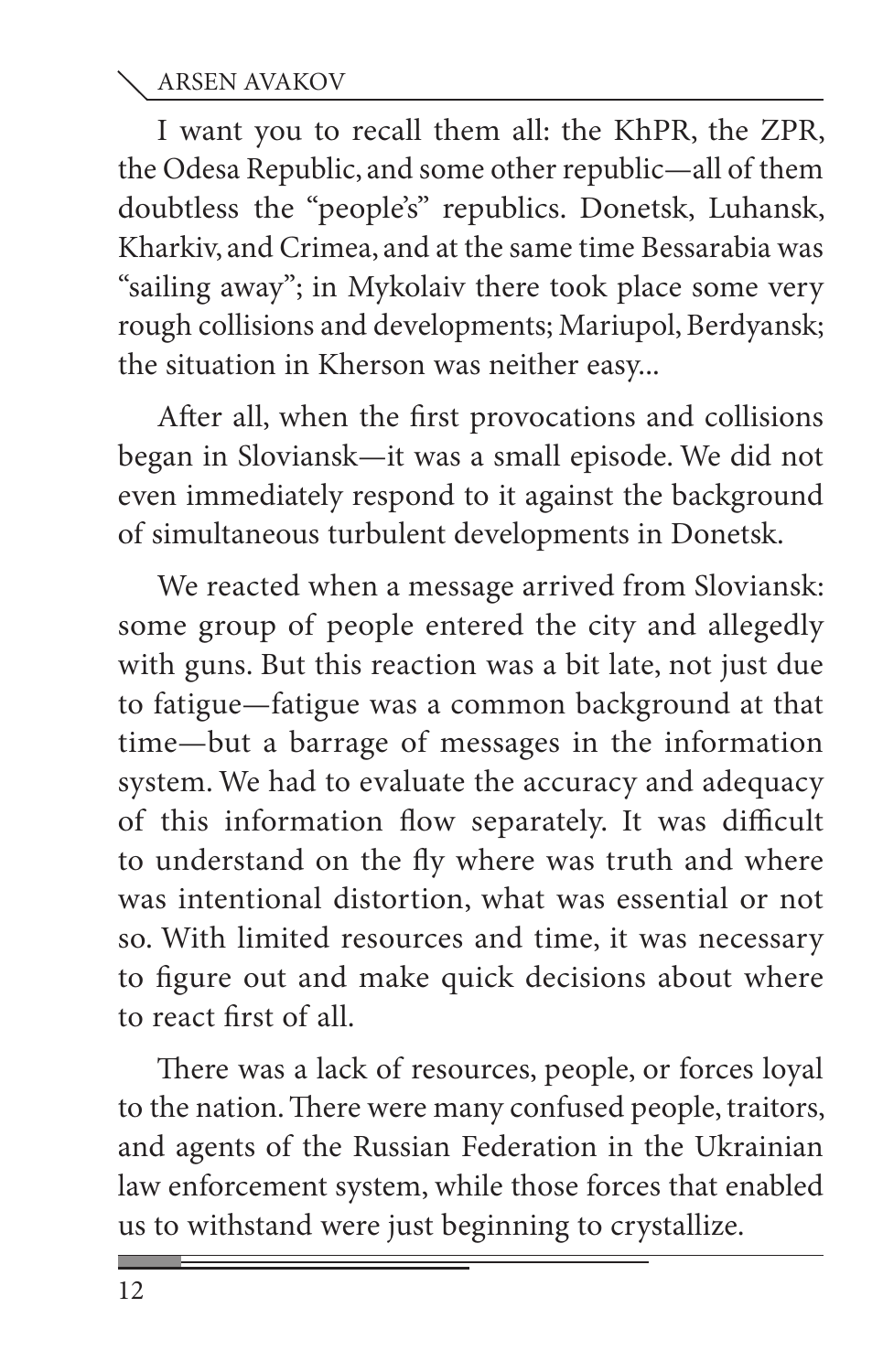Well, what was the meaning of "lack" at the time? There were only several loyal units in the whole country that we could rely on. We had to figure out in what place the real threat would "shoot". And we had to loiter, look for options—places where we really need the toughest reaction, where to direct the forces, and what threats to omit for now...

One characteristic episode of that time.

When we realized that an armed group operates in Sloviansk, we decided to storm its positions impromptu together with the military to clear the city of bandits.

Omega, the National Guard's Special Forces unit, landed by helicopters on the city's outskirts. Simultaneously, several armored personnel carriers of the Ukrainian Army were moving along the main road to Sloviansk from Izyum; they were to form a single assault armored group together with the Omega unit. Covered by the armored vehicles, the Special Forces would have to conduct a mop-up operation. At first, everything was going well. We were happy that the Omega landing was successful, our boys were on site, everything was fine. And suddenly, we were told by the radio set that the Army APCs had stopped.

- Why have the APCs stopped?
- There are barricades ahead of us...
- Well, tear them down!
- We can't—there are civilians...
- Well, talk to them!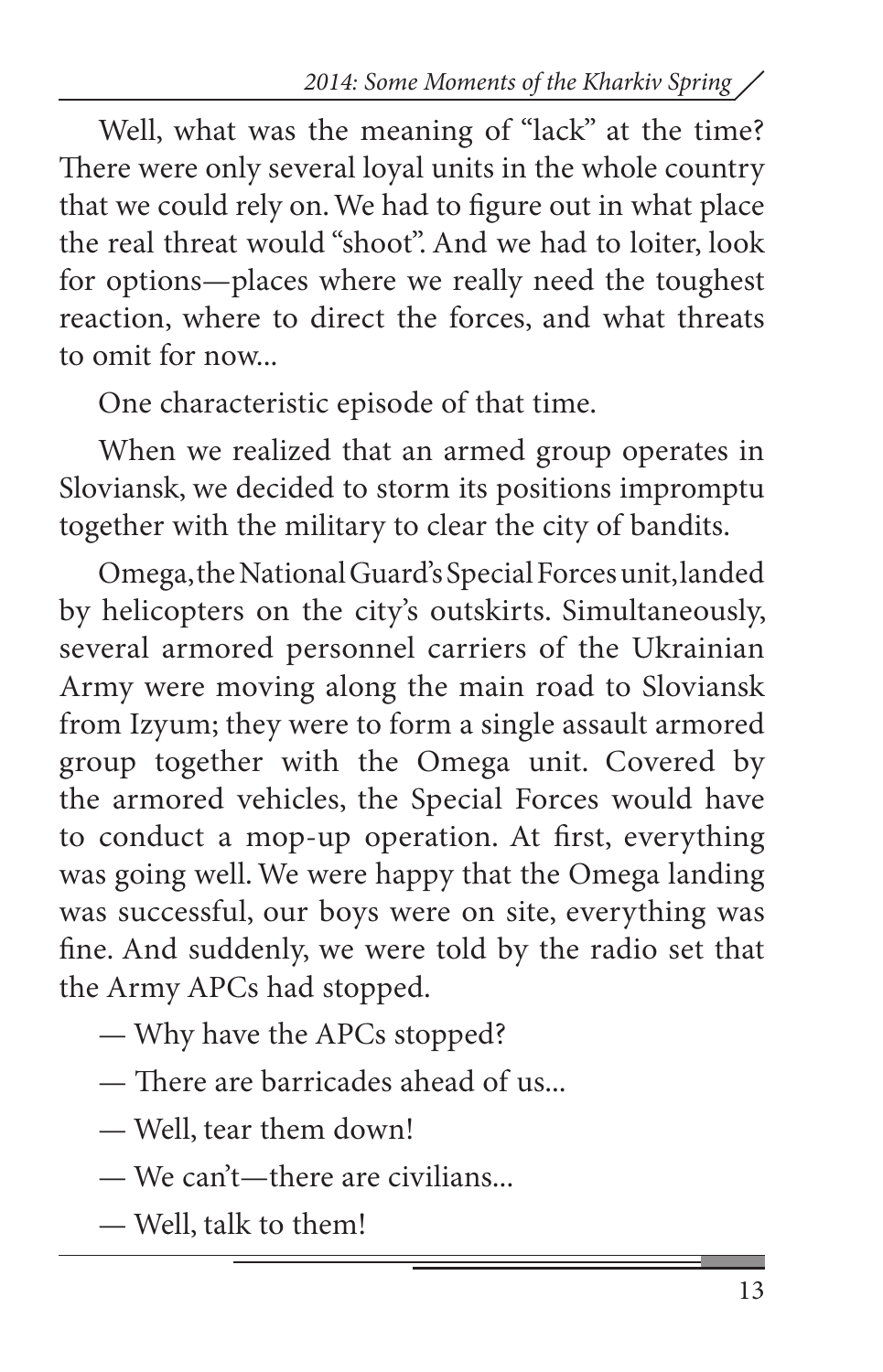— But we started to talk with them—a car came up and turned its side, revealing the machine gun that shot several strings of bursts on us…

— And you?

— We will not run into civilians!

Civilians, do you understand?!

The separatists were hiding behind the local people, who were so fooled by Russian propaganda that they agreed to stand against APCs! It was the first such episode at the beginning of the war, later called a "hybrid" war.

Then we started thinking, how does it happen? How did it happen in other countries? I read about Croatia's experience, where there was a similar hybrid situation, where exalted civilian women also had been climbing the tanks. It turns out that there they found a method: a couple or three times these women were shot down, and then a rule was established—first we shoot in the air, and if you do not listen, then we shoot to kill.

Were we ready to behave in this way? At that time no. Three months later—yes, now—yes, but not at that moment. And the Russian saboteurs were actively using our state of unpreparedness and confusion at that time.

In such an atmosphere, solutions had to be found how to protect cities, how to liberate buildings, how to stop the seizure of our territory, how to behave towards protesters—civilians, as well as local and specially brought provocateurs...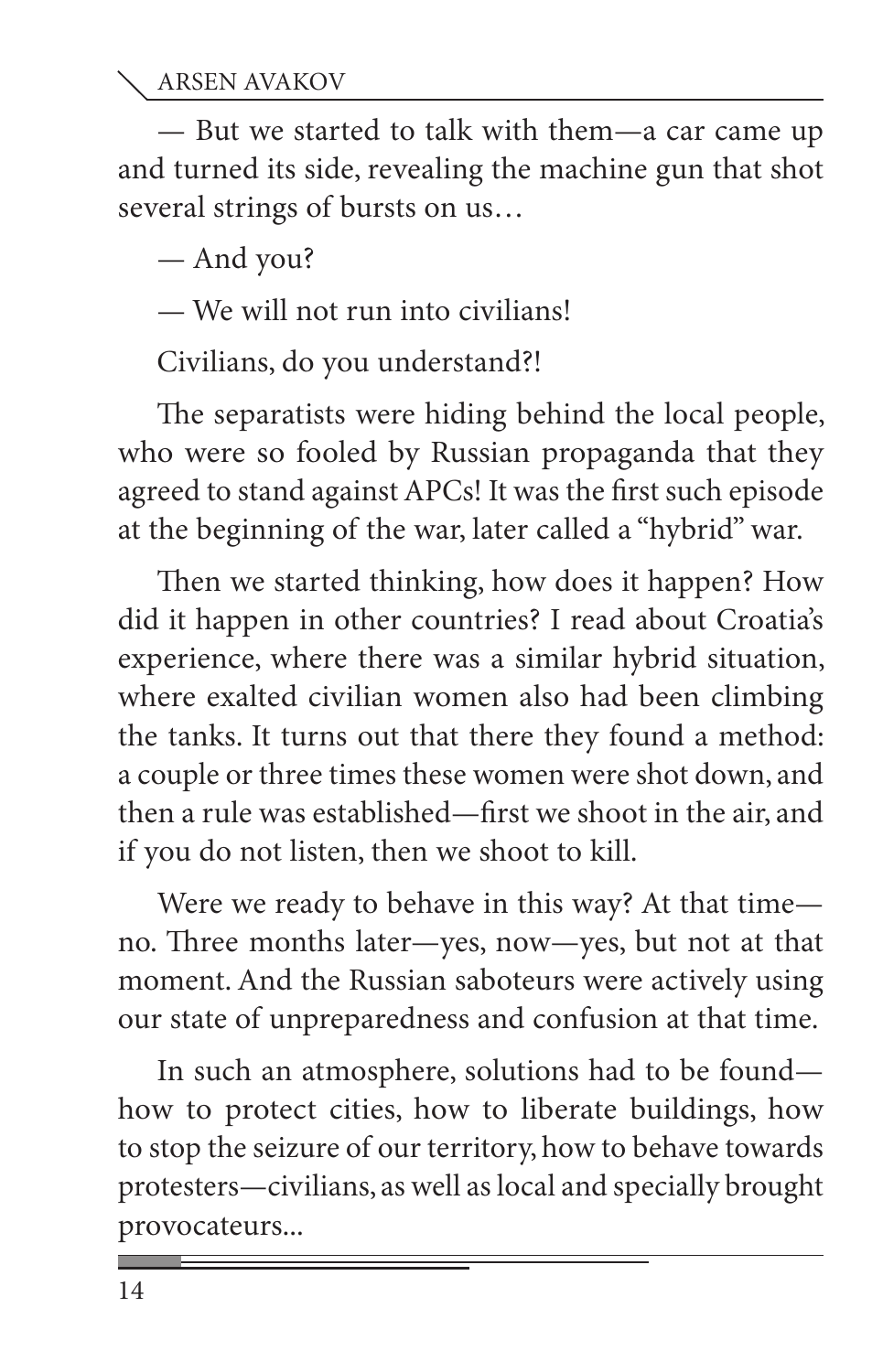At that time, in the spring of 2014, I didn't think we would get stuck. I was hoping that this would be a blitzkrieg—we quickly sort things out and adequately balance the situation.

We considered it a clash initiated from the outside, which we would be able to quickly overcome by throwing outsiders out of the country and then having it out with internal troublemakers, cut off from puppeteers and funding.

I understood that it would not work when we began to lose control over small towns in eastern Ukraine one after another. It became clear that the groups attacking the Ukrainian Statehood are multiplying, that they are helped and they communicate with a specific center.

A little later, when our intelligence began to work we already started to receive phone intercepts. 1 We began to see those "girkins"2 , those Russian militaries. We began to catch their communication with the GRU and FSB officers in Moscow, how they communicated, how they made arrangements, and how they planned their actions. And it became clear that this was a purposeful,

<sup>2</sup> Girkin (Strelkov)—a former colonel of the Russian Secret Service (FSB), who took part in the armed annexation of the Crimean Peninsula in February-April 2014. In May 2014, he was sent to Donbas to organize military operations to separate it from Ukraine.

<sup>&</sup>lt;sup>1</sup> Some of them I publish in the Annexes section, having received special permission of the investigation officials to make public materials from the criminal case because they have significant socio-political importance. Using QR codes, the reader can hear the unedited audio recording. Attention! Recordings contain a lot of obscene vocabulary!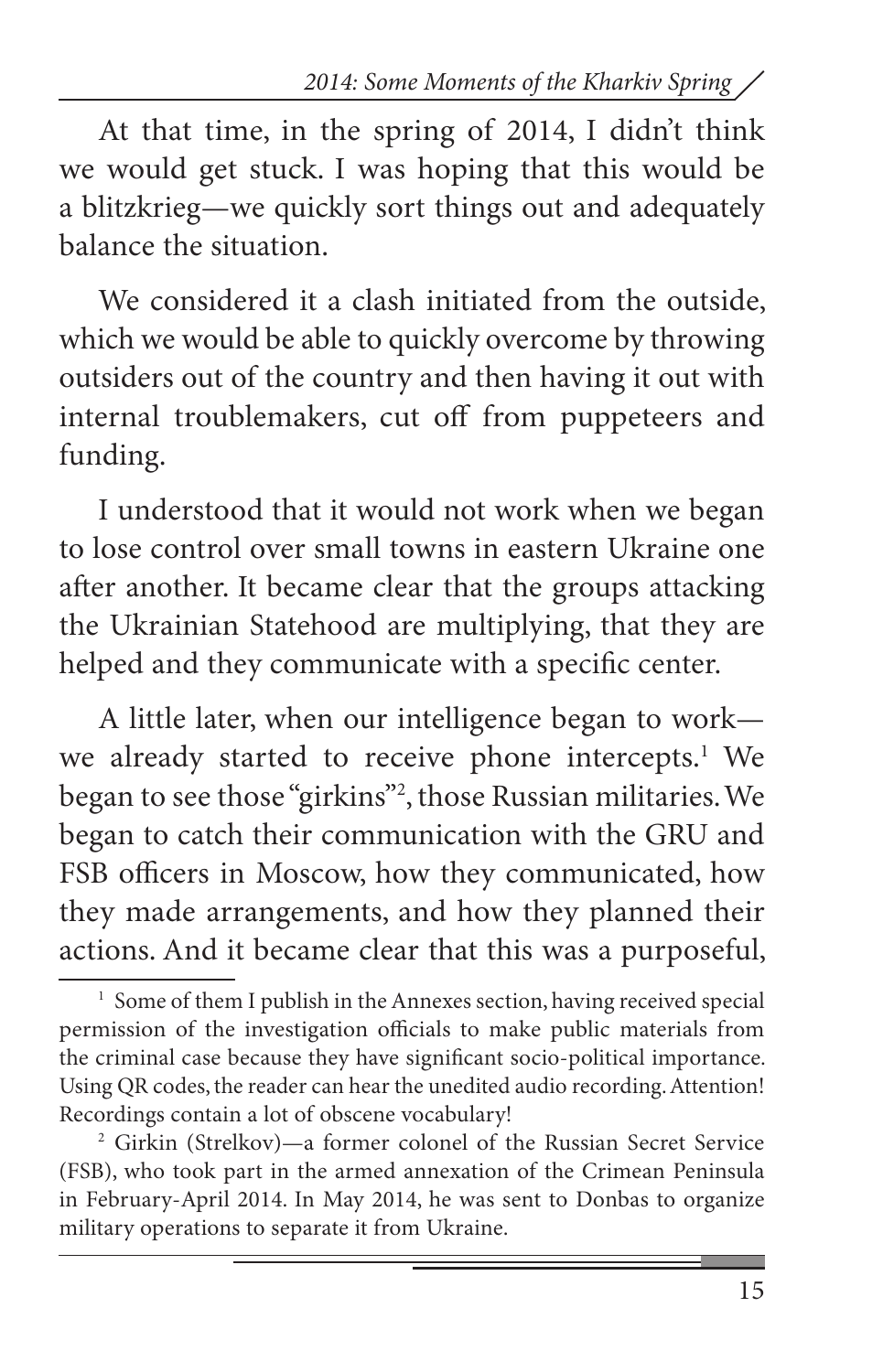thoughtfully designed operation. We also had to respond according to some plan, and, unfortunately, there would be no quick solution.

The people in Oblasts were confused, disoriented by the spate of Russian propaganda. Everywhere there took place both objective difficulties, simply confusion and also processes, which were exacerbated by the troublemakers, infiltrated from the Russian Federation, by the "ikhtamnets"1 , who were performing special tasks. And it was tough to explain to people, for example, in Ternopil, why we can't pay enough attention to their local organizational difficulties right now. We had to say:

"You, dear friend, wait with your questions for now because your problems do not threaten the state. Be patient, do not distract our attention, allow us to focus on vital directions." Such words were tough to say, and they were badly perceived—people thought it was unfair, but we couldn't do otherwise at that time...

We were able to defend Kharkiv but not Donetsk and Luhansk. As to Dnipro (then Dnipropetrovsk)—I pay

<sup>&</sup>lt;sup>1</sup> "Ikhtamnet" is a meme that refers to Russia's denial to admit its military presence during the annexation of Crimea and armed aggression in eastern Ukraine. The expression "ikhtamnet" was first used by Russian President Putin at a press conference on 4 March 2014 in response to a question about the participation of the Russian military in the annexation of the Crimea (in Russian, "ikh tam net" means "no, they are not there"). Subsequently, the meme has been extended to all Russian military personnel without military insignia participating in military conflicts (in Ukraine, Syria, Sudan, Lebanon, etc.). Such unidentified Russian soldiers are often called "ikhtamnets".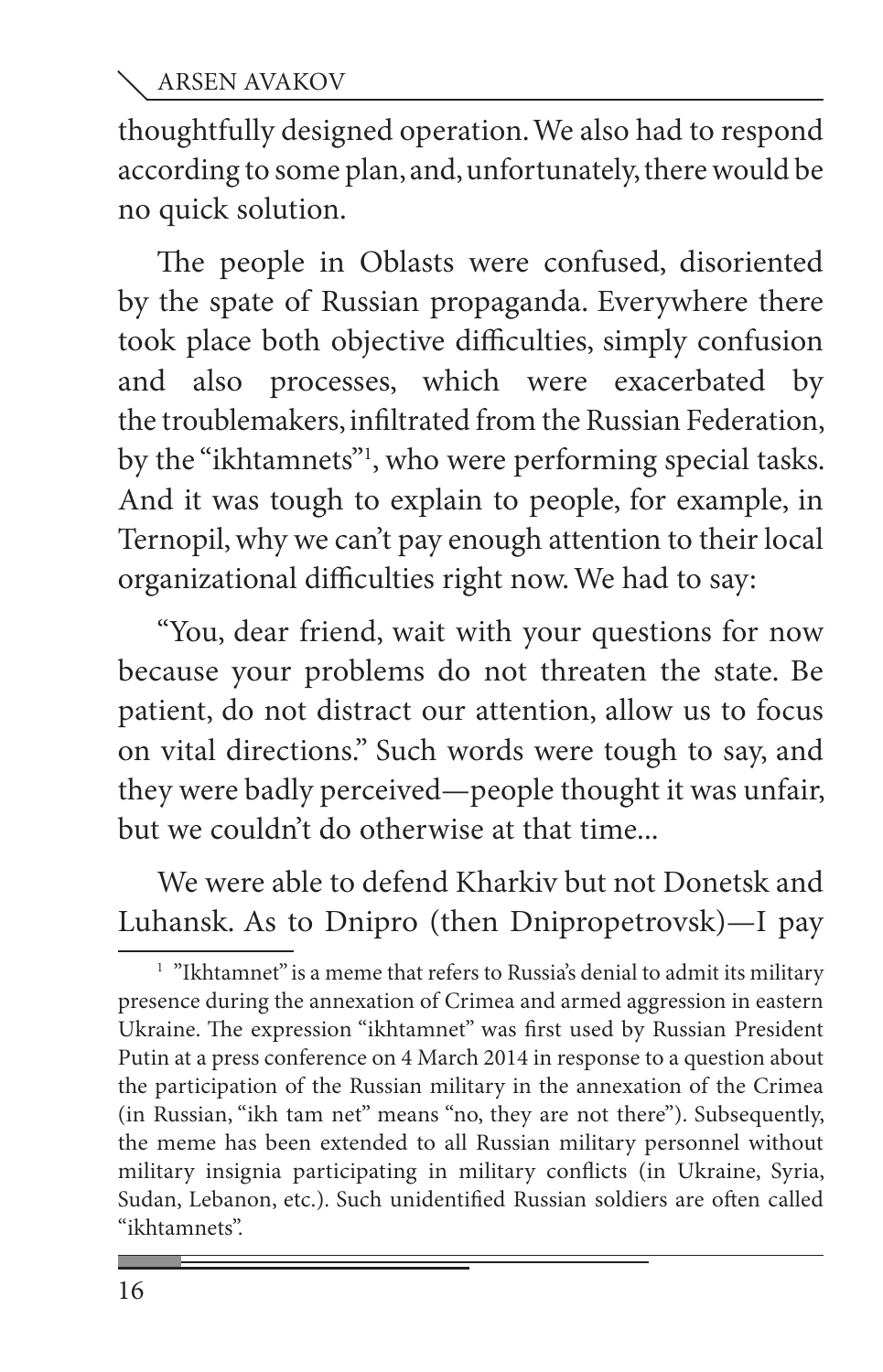tribute to Igor Kolomoiskiy, Slava Oleinik, Gennady Korban, Boris Filatov, Yuri Bereza; they mobilized the elite and did not permit to rock the situation.

I am grateful to all those who took responsibility for their country: starting with guys who marched to the volunteer battalions right from Maidan and ending with those who took the helm in a sick country that had been devastated by Yanukovych's regime.

We withstood because we fought and worked together.

Many things were happening outright, and all issues were either very urgent or extraordinary—there were no others. And everything—at the same time. Someday, maybe, I will tell you all the things which are still premature to talk about now...

In this book I will focus only on a few moments, several troubled spring days of this war imposed on us an unprecedented hybrid war in which the aggressor uses not only weapons but also cyber attacks, propaganda campaigns, information fakes, economic subversions, manipulation of mass consciousness.

Ukraine, unfortunately, was the first victim where Putin's Russia practiced its dirty methods. This is why our first victory is so important—on the night of April 7-8, 2014. That night we were able for the first time to stop the advance of the"Russian world", to prevent the creation of another pseudo-republic, to protect Kharkiv from devastation and misfortune, which that same spring befell Donetsk and Luhansk.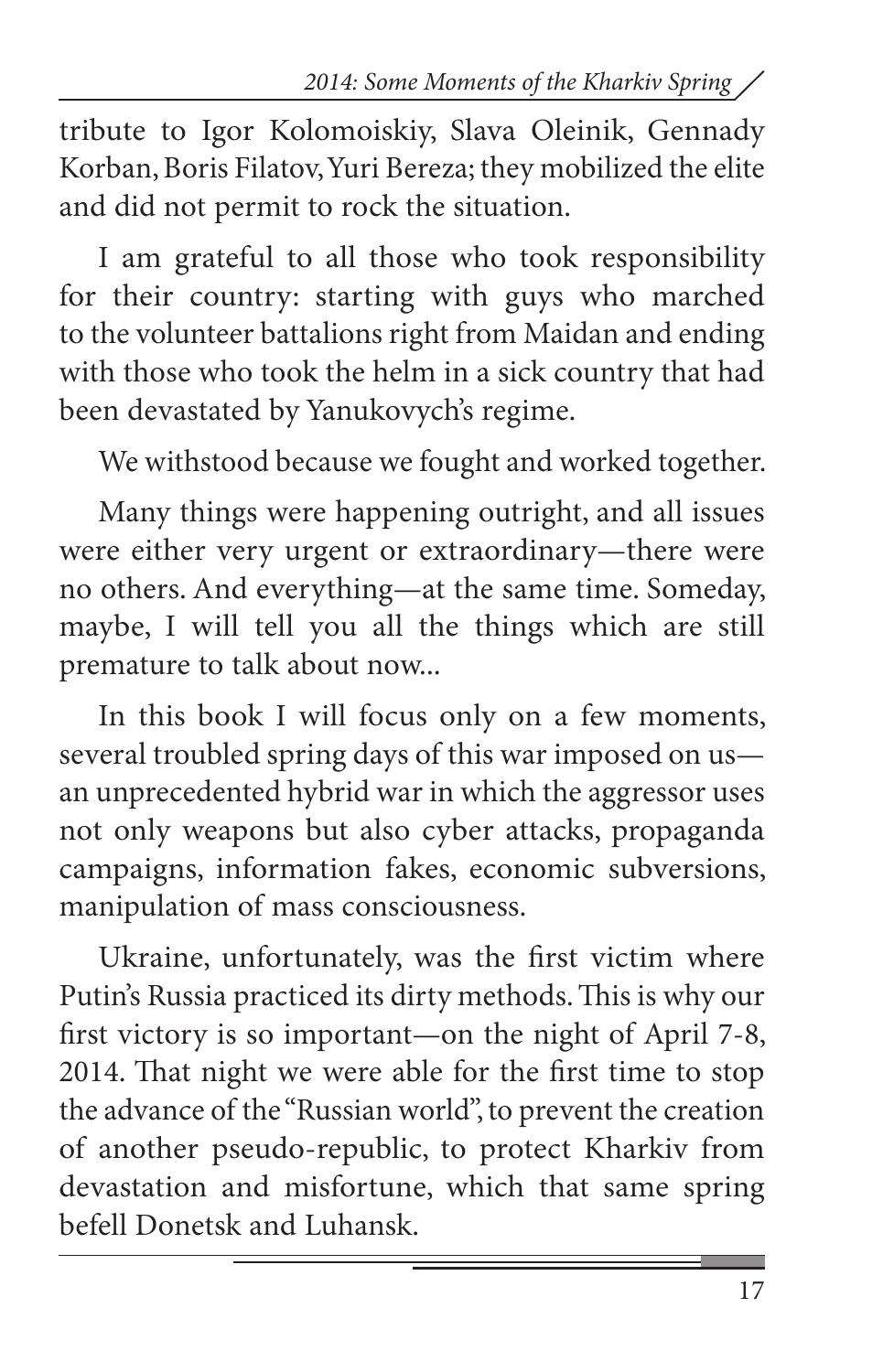I will tell my story of the battle for Kharkiv.

I perceived those events through the lens of the situation throughout the country, within the framework of all the complicated and terrible processes that took place in all corners of Ukraine at that time.

It is important to remember this to understand the events of those hours, days, months that co-occurred, shouted over each other, crowded in my consciousness...

Therefore, my story cannot be complete without the experience of other people who saw everything happening with their own eyes—people who lived day after day in Kharkiv, who watched and participated in those developments.

I asked those people to share their memories who, by their occupation and civic viewpoint, every day were at the very epicenter of events, went out to the square, participated in rallies, and often were in direct physical danger. This is a direct speech, they are real emotions, this is a picture of life in Kharkiv in the spring of 2014 at first hand.

Another "co-author" of my book and very important, in my opinion, is a "Plan for Kharkiv and the Oblast" the plan to seize Kharkiv and the Kharkiv Oblast intercepted by our experts. It was an interactive electronic document, to which evidently several people added clarifications and suggestions during a long time (we preserved the color marking of different authors as it was in the original).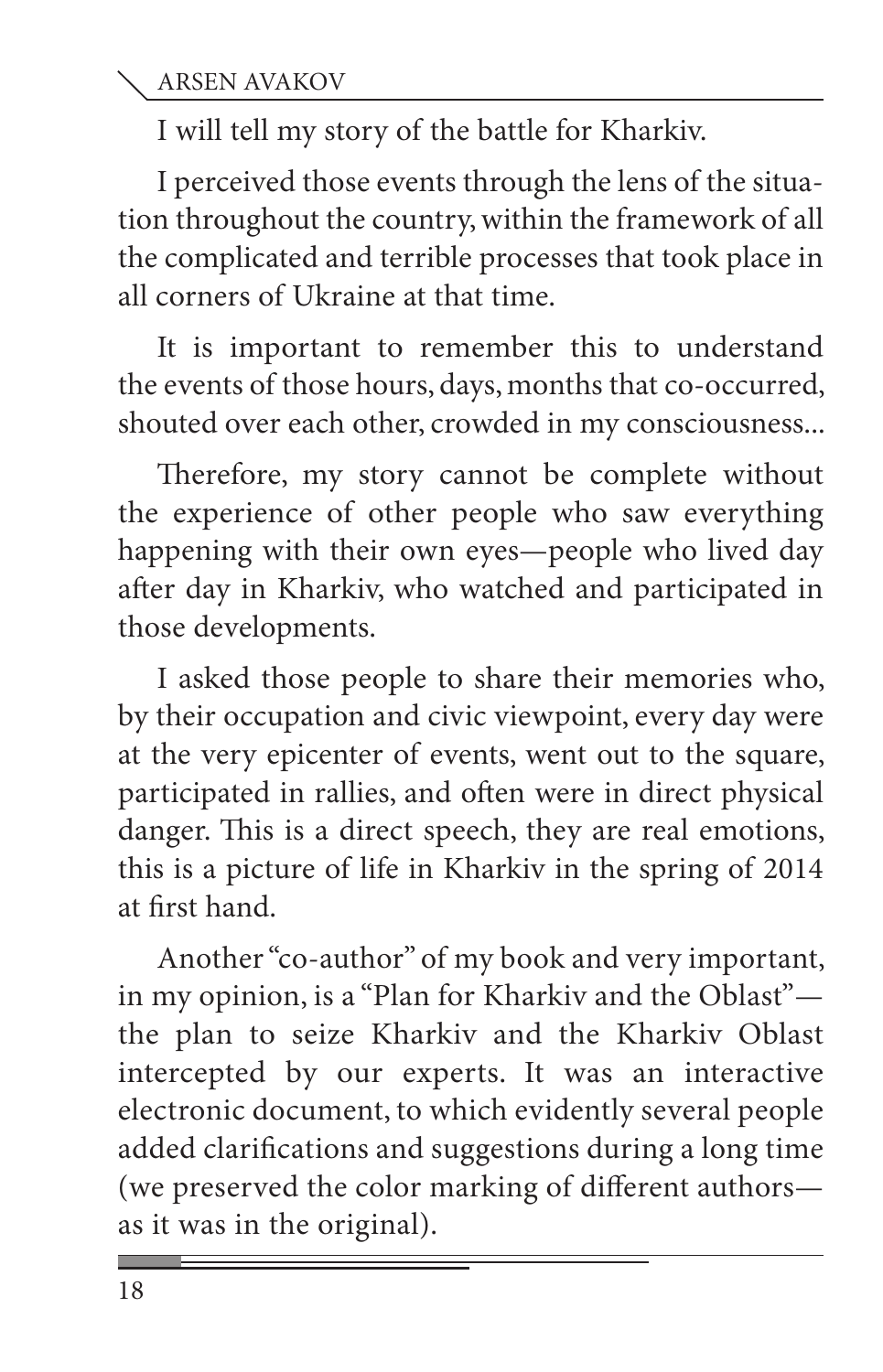The document defines exhaustively clear the objectives of the Russian regime's invasion in Ukraine, its plans, and methods. It contains 28 pages, on which precisely, step by step, "Russian curators" and ideologists of the "Russian world" plan to capture Kharkiv and Kharkiv Oblast, the introduction and deployment of troops, the destruction of the media, the shooting of journalists and civil servants.

In the text, I bring some quotations from this "Plan" further in the text called "Plan to capture Kharkiv and Kharkiv Oblast". At the end of the book, I publish the whole document preserving the spelling of the original. Read these terrible 28 pages and remember: this fate Putin's regime was preparing for us then, in the hard spring of 2014.

Note also: in some places, we are talking about events that happened later, sometimes a few months after April 8, 2014. And yes, it shows that the plan to capture Kharkiv and Kharkiv Oblast by pro-Russian forces remained relevant to the curators of the "Russian world" even after the failure of their first attempt to seize Kharkiv. Or perhaps it still remains relevant today. After all, the Russian aggression continues...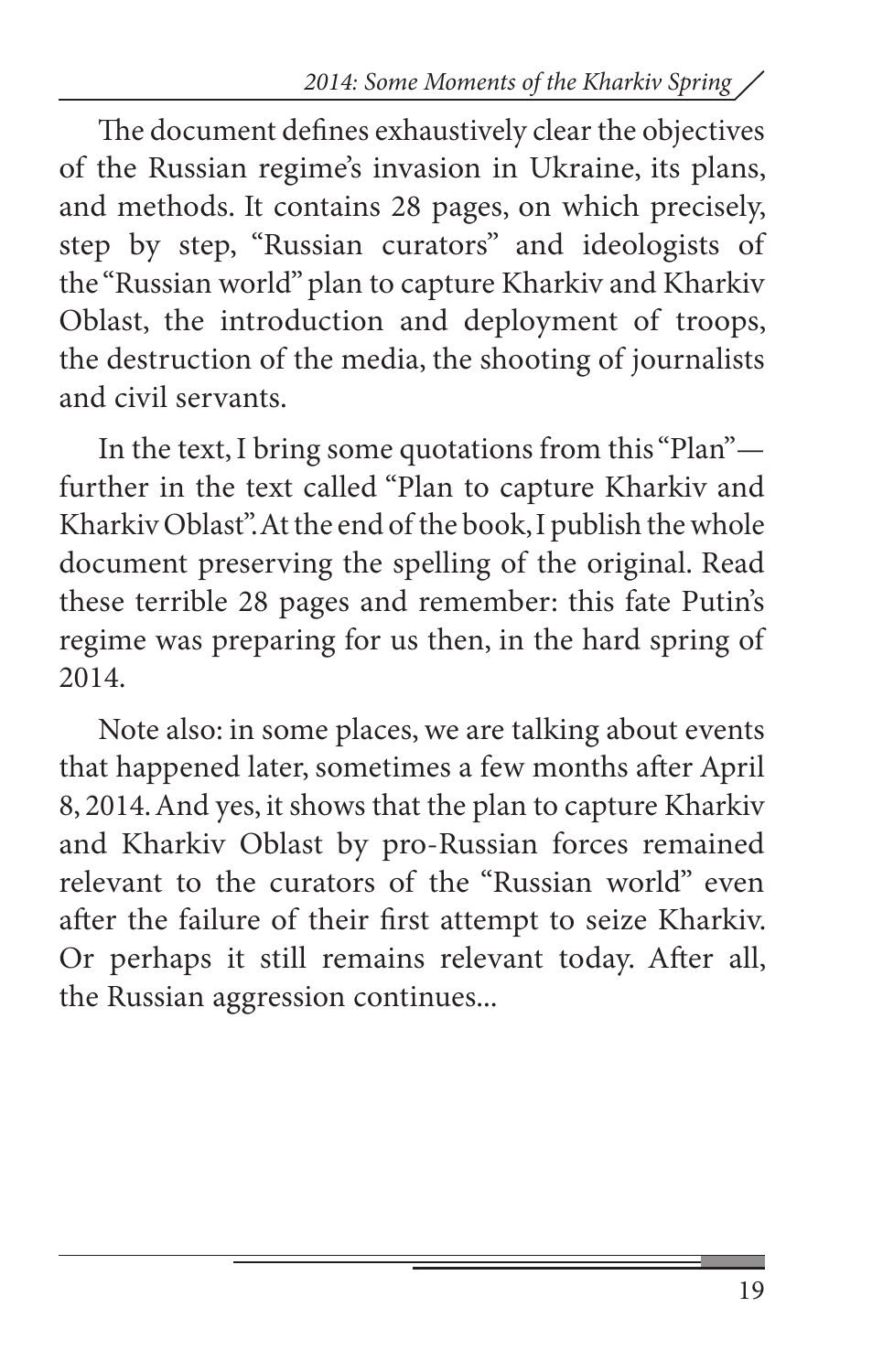### **Ukraine. February—April 2014. Headlines only**

Today—even today, in the seventh year of the war! it isn't easy to imagine the density and intensity of those first months! Hour by hour, day by day, we continuously received a flow of information, which required an urgent reaction, help, intervention.

You surely remember this, but if by any chance the events of that time are shrouded in haze, erasing details, then it's essential to recall and understand the circumstances and time pressure under which we worked in those days, in what kind of conditions the decisions were made, how it all was back then...

To restore the information picture of those days in the reader's memory, I decided to give here a chronicle of events in the spring of 2014. This section includes only the headlines and a summary of the news, mostly from the central media. It is an illustration of the pace at which the country and we lived in those troubled days. The Russian media's information is highlighted in red pay attention to the way they present the news.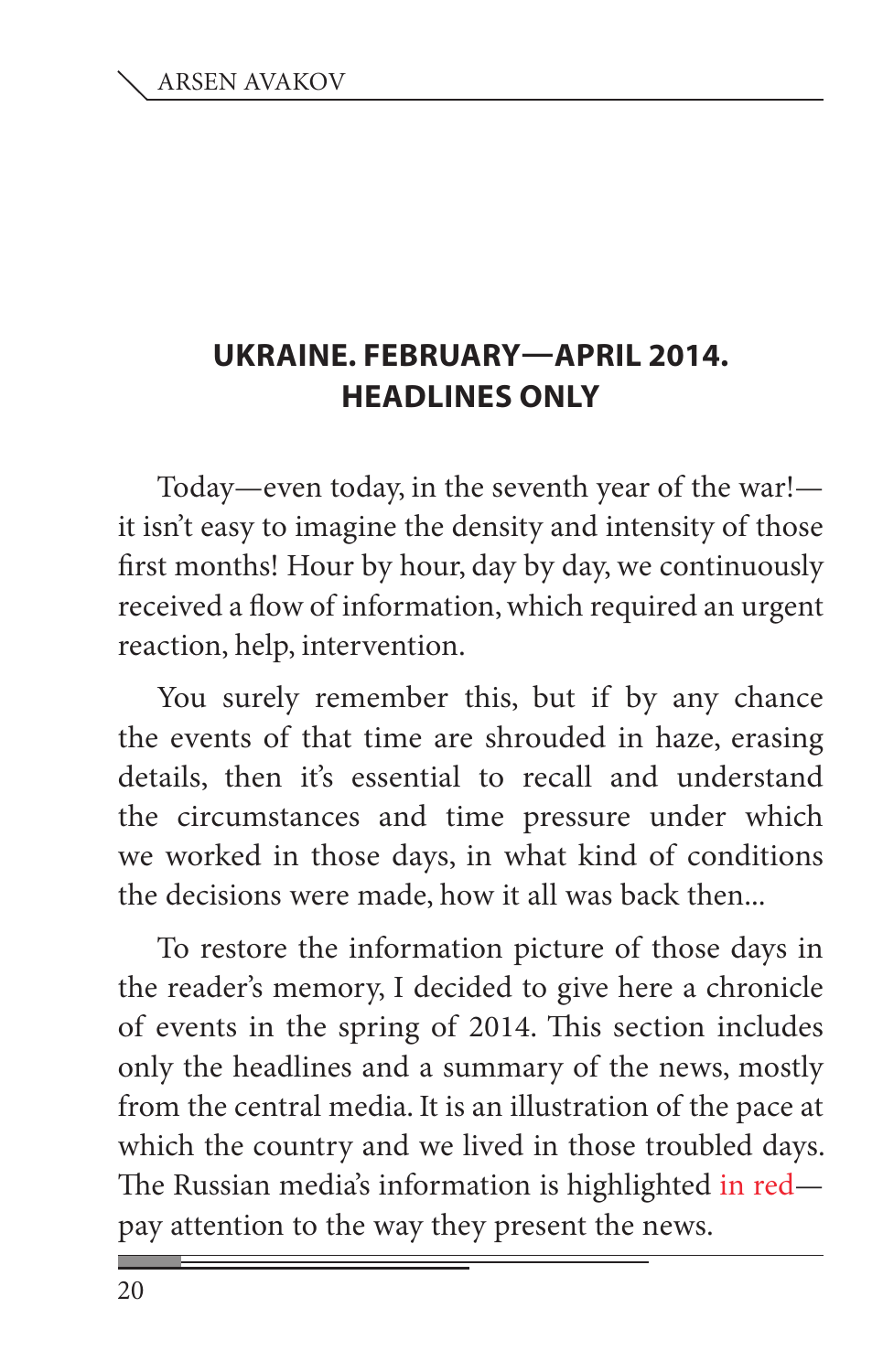A QR code<sup>1</sup> accompanies each headline, so with a smartphone, it is possible to open the news, immerse into the atmosphere, and clarify your memories.

<sup>&</sup>lt;sup>1</sup> A QR code (Quick Response Code) consists of black squares situated in the square grid on white background.

To read a QR code, turn on the camera on your smartphone and place the image into the frame. There is no need to take a photo; your phone will offer to go to the encoded Internet link to the site's page with the news.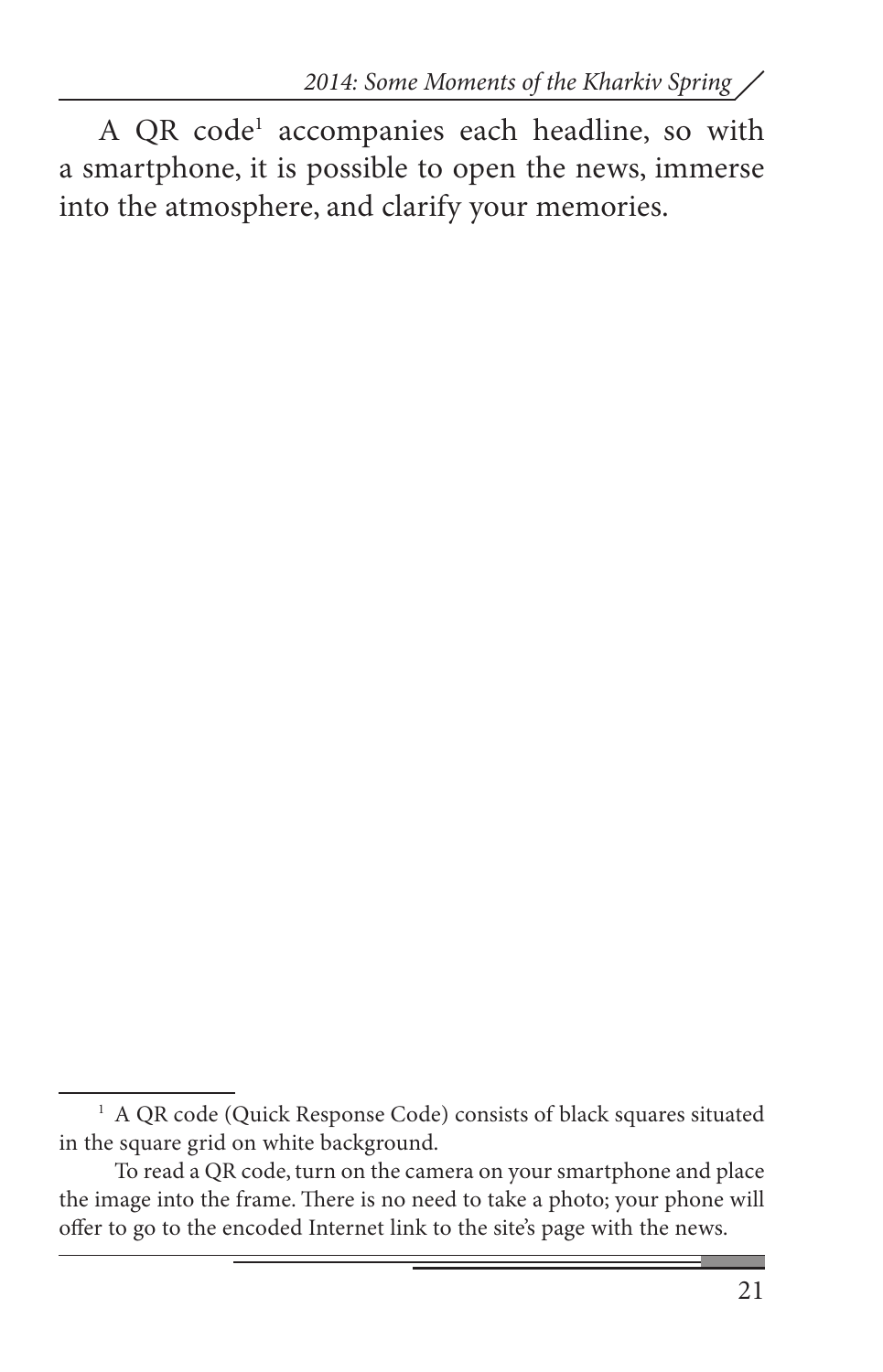#### **February 24**

Viktor Yanukovych vanished in an unknown direction and was put on the wanted list.



https://www.pravda.com.ua/rus/ news/2014/02/24/7016020/

Acting Minister of Internal Affairs Arsen Avakov disbanded Police (Militsiya) Special Force unit "Berkut".



https://tsn.ua/ru/politika/avakovlikvidiroval-berkut-351475.html

The Ministry of Finance and the National Bank have been working around the clock in recent days. The press service of the Ministry of Finance: "Today we cooperate